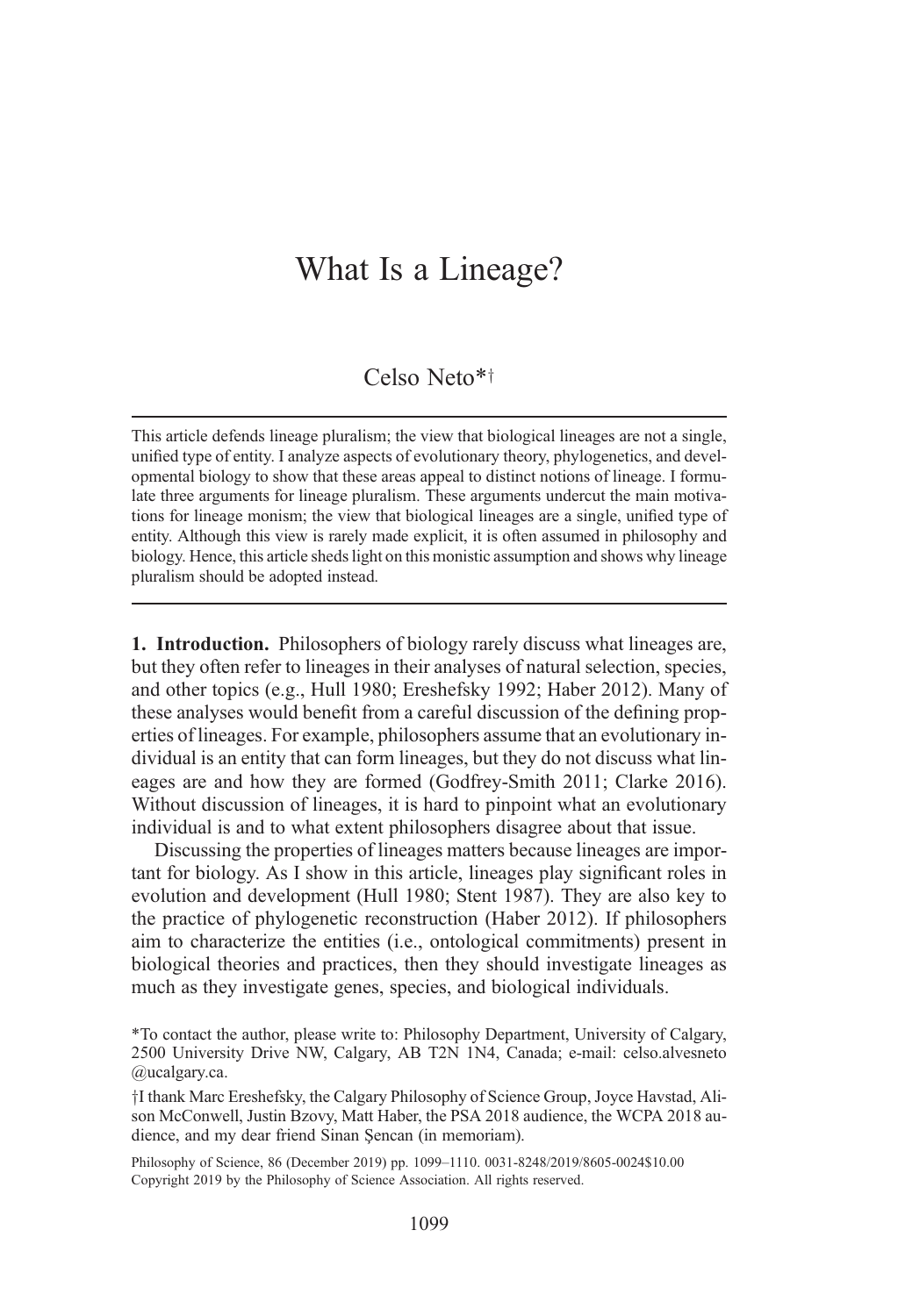### 1100 CELSO NETO

In this article, I investigate what lineages are. I defend lineage pluralism, which is the view that lineages are not a single, unified type of entity. There are many correct notions of lineages, and these notions correspond to distinct types of lineages. In section 2, I introduce the opposite view, namely, lineage monism, as an implicit assumption held by philosophers and biologists. In sections 3, 4, and 5, I discuss various uses of 'lineage' in the contexts of evolutionary theory, phylogenetics, and developmental biology, respectively. Different uses of 'lineage' favor a pluralistic conception of lineages. In section 6, I show how these arguments undermine certain motivations behind lineage monism.

2. Lineage Monism. Lineages are sequences of biological entities connected by ancestry-descent relationships (Hull 1980). A sequence containing myself, my father, and my grandfather is a lineage because it is a single, direct line of descent among organisms. But biologists do not only discuss lineages of organisms. They are also interested in lineages of genes, cells, and species (Stent 1987; de Queiroz 1999; Degnan and Rosenberg 2006). The common feature among these lineages is that they are continuous lines of descent.

Prominent characterizations of evolution suggest that lineages are a single type of entity (Lewontin 1970; Hull 1980). Lineages are a single type of entity because they play a single role in evolution, namely, as units of evolution. Lineages are units that 'evolve' in the sense that they accumulate and manifest evolutionary changes over time. This idea of lineages as units of evolution is supported by how biologists and philosophers describe natural selection and other evolutionary processes (Ereshefsky 2001). These processes require reproduction and trait transmission. Biological entities form lineages, which allow traits to pass along and selected variations to accumulate through time. Significant evolutionary changes happen at different generations of a lineage, and this suggests that lineages are the entities evolving.

Godfrey-Smith's (2009) approach to natural selection suggests that lineages are a single type of entity. Godfrey-Smith characterizes selection by appealing to "Darwinian individuals." These individuals are reproducing biological entities, and reproduction is a complex phenomenon involving bottleneck, integration, and germ-soma separation (91–95). Each reproductive feature varies in degree from one individual to the other. The degree to which individuals satisfy those three features determines the degree to which they form clearly individuated lineages (Booth 2014). The more clearly individuated a lineage is, the more clearly it functions as a unit of evolution. Hence, relevant differences among lineages in natural selection are differences in degree, not type. Lineages are composed of the same type of reproducing entity (Darwinian individuals) and are units of evolution to some degree.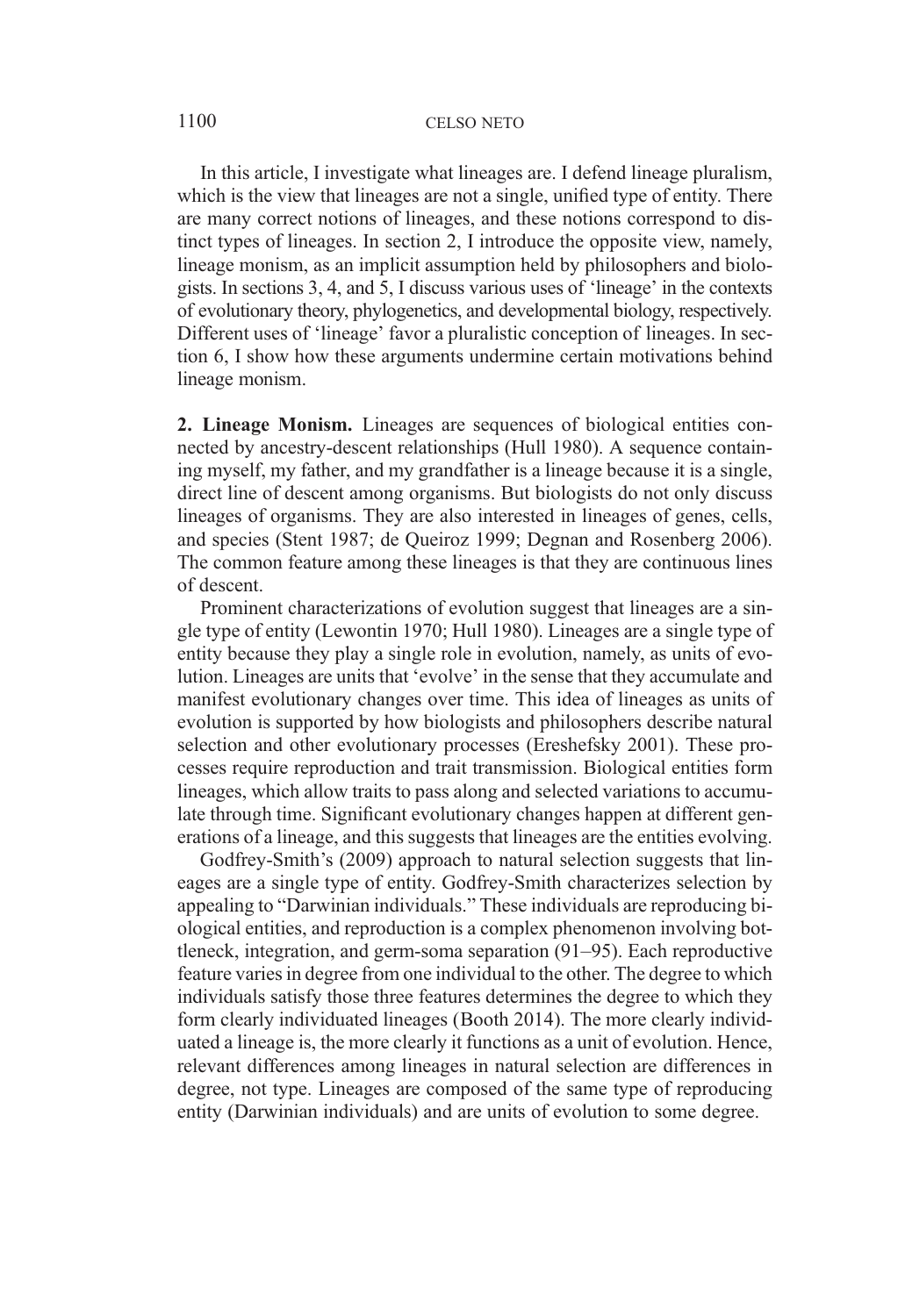Some characterizations of phylogenetic systematics also suggest that lineages are a single type of entity. The goal of this field is to represent evolutionary history—a representation that usually has the form of a phylogenetic tree, or a tree-like structure, in which lineages branch and generate new lineages (Baum and Smith 2013). The tree-like structure is divided into 'clades', which are groups containing a common ancestor and all its descent lineages. One assumption in phylogenetics is that evolution naturally produces clades, and thus evolutionary history is a history of clade formation (Hennig 1966, 154– 55). This assumption requires not only a single notion of clade but also a single notion of lineage according to which lineages are branches that form clades. Otherwise, if lineages are different types of entities, some of them might have characteristics such that they cannot be part of clades. In this case, evolutionary history would not have a tree-like structure entirely divided into clades. This would be an undesirable consequence for many phylogeneticists (Baum and Smith 2013; cf. Doolittle and Bapteste 2007). However, this is not the only monistic assumption concerning lineages in phylogenetics.

De Queiroz (1999) also assumes that lineages are a single type of entity in phylogenetics. The assumption is implicit in his defense of species monism, which is the view that there is one correct species concept in biology. De Queiroz defines species as "segments of population-level lineages" and claims that this definition underlies all characterizations of species offered by contemporary biologists (52). All species are comparable lineage segments and figure as branches and terminal taxa in a phylogenetic tree. De Queiroz defends this unified notion of species by assuming a unified notion of lineages. He assumes that lineages are direct lines of descent that can be segmented on the basis of branching and terminal events. The segmentation of lineages produces comparable units (i.e., species), but this is only the case if lineages are themselves comparable and segmented in commensurable ways. In this sense, species monism depends on the idea that lineages are a single type of entity.

Notably, lineage monism is not explicitly argued for in biology or philosophy. Rather, lineage monism is either an assumption or a suggestion drawn from how Hull, Godfrey-Smith, de Queiroz, and other scholars approach natural selection, phylogenetics, species concepts, and other topics. These approaches reveal three basic motivations for lineage monism. First, lineage monism is appealing because lineages perform a single, unified role as units of evolution. This role is widely accepted in many fields of biology, including phylogenetics. Second, lineage monism is implied by the idea that evolutionary history is entirely divided into clades. Lineages should be a single type of entity to ground representations of evolutionary history as a history of clade formation. And finally, the defining features of lineages are multiple realizable. The ancestor-descent relationships that define lineages are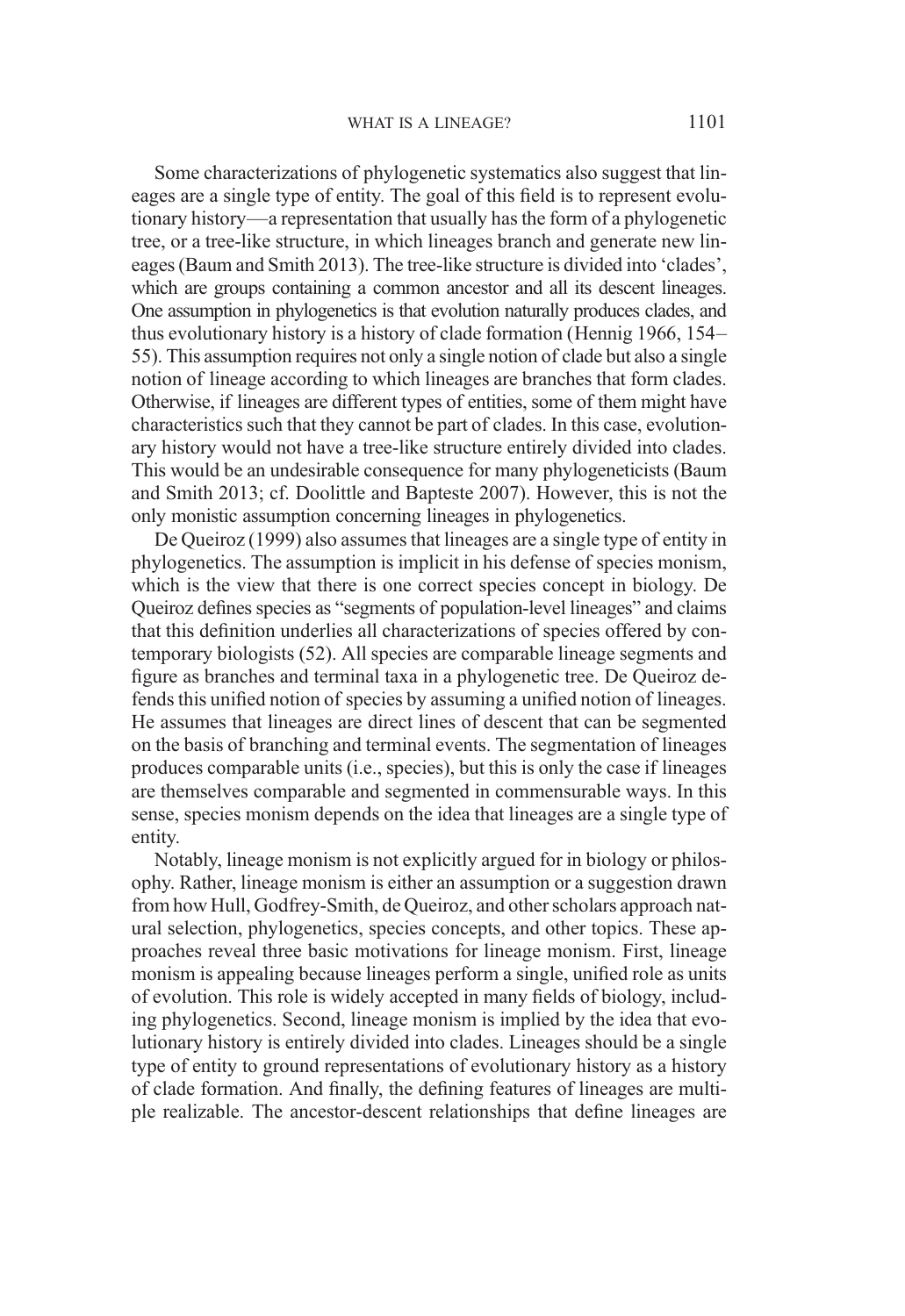produced in various ways and at different levels of organization. Nonetheless, this variety is irrelevant to the understanding of lineages as units of evolution. As long as ancestor-descent relationships are multiple realizable, lineages are a single (functional) type of entity. They are units of evolution.<sup>1</sup> In what follows, I challenge monism by presenting three arguments in favor of lineage pluralism.

3. The Open Lineage Argument for Pluralism. Prokaryotes are receiving increasing attention from biologists and philosophers (Doolittle and Zhaxybayeva 2013). These unicellular organisms do not contain membrane-bounded nuclei and organelles. They form lineages by dividing into identical copies and become genetically diverse because of two processes: mutation and lateral gene transfer (LGT). Mutations create genetic variation in the DNA because of the insertion and deletion of nucleotides, replication errors, and various other processes. Such genetic variation is then transmitted from progenitor to offspring within a lineage. By contrast, LGT does not create genetic variation, but it promotes genetic diversity because it transmits genetic material between lineages. This transmission usually occurs by physical contact between prokaryotic organisms or using a vector (Zhaxybayeva and Doolittle 2011).

According to Boucher and Bapteste (2009), genetic diversity in prokaryotes produces two types of prokaryotic lineages. On the one hand, some lineages accumulate more changes due to LGT than mutation over generations. The genes within these lineages do not have a common origin, and the patterns of cell divisions do not match the patterns of gene transmission. These prokaryotic lineages are called "open lineages" (532). On the other hand, some lineages accumulate more changes due to mutation than LGT over generations. Most genes within these lineages have a common origin, such that the pattern of cell division matches the pattern of genetic transmission. These lineages are called "closed lineages" (532).

Boucher and Bapteste (2009) claim that the distinction between open and closed lineages explains a limitation of current phylogenetic practices in representing evolutionary history. This limitation results from phylogenetics not allowing for open lineages. Phylogenetics depends on the assumption that, for any matrix of characters, the number of homologies (i.e., characters with common origin) must exceed the number of homoplasies (i.e., characters without common origin). Open lineages can have more homoplasies than homologies. The reason is that LGT produces homoplasies, and open lineages are characterized by rampant LGT. Hence, phylogenetic methodology rules out open lineages. The consequence is that phylogenetics has an elevated

<sup>1.</sup> The third motivation is similar to Clarke's (2013) defense of the multiple realizability of biological individuals.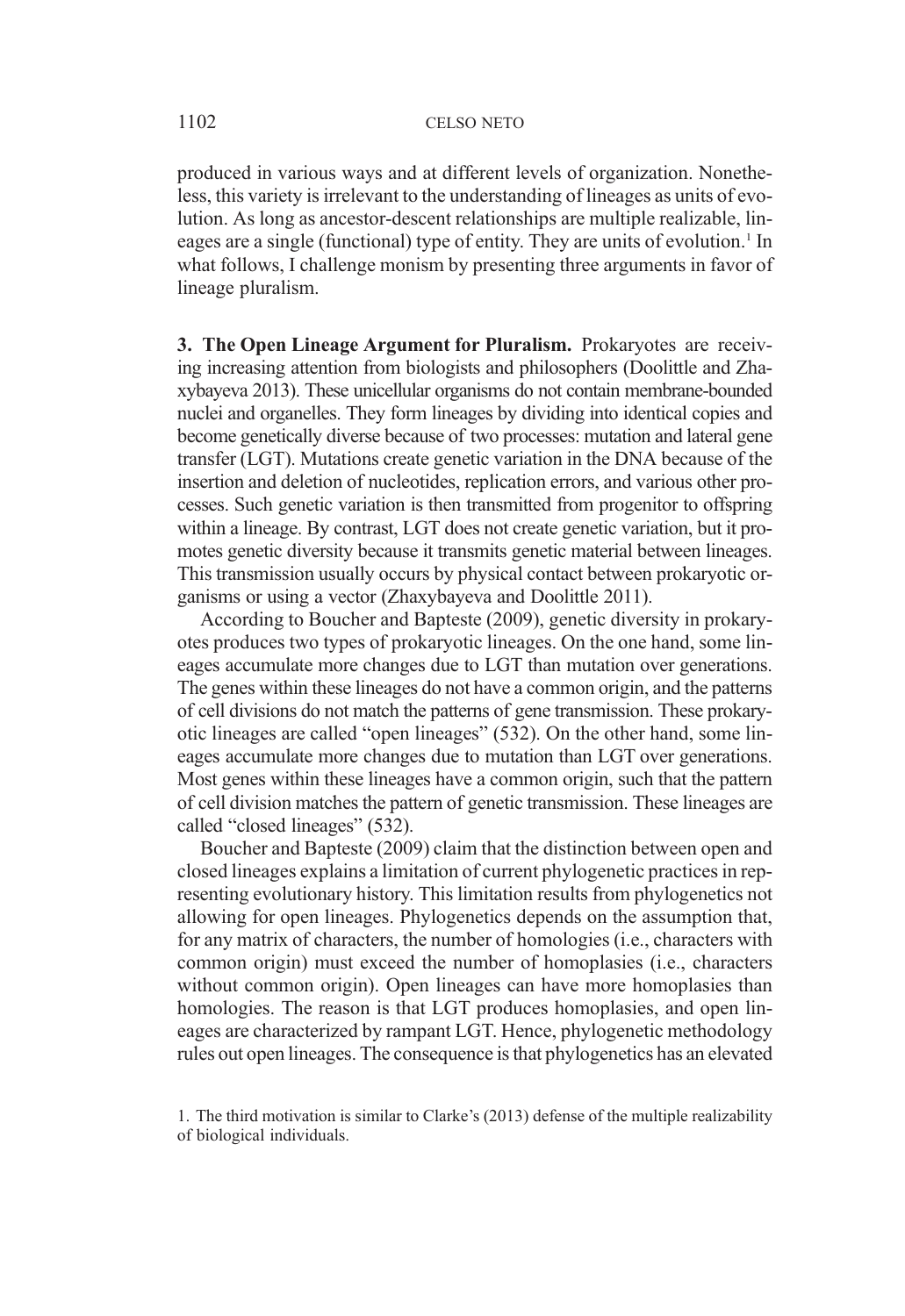risk of incorrectly understanding evolutionary relationships among prokaryotes (533). Phylogenetics cannot account for the complexity of ancestry relations generated by LGT, and thus it is seriously limited in its ability to represent evolutionary history.

The distinction between closed and open lineages also explains features of evolution. Empirical studies show how open and closed lineages have very distinct ways of evolving through time (Andam and Gogarten 2011). LGT allows genes to move in and out of open lineages through time, and this movement favors highly dynamic genomes and fast evolutionary changes (Doolittle and Brunet 2016). By contrast, closed lineages constrain the ways in which genes can move and might disfavor dynamic genomic and fast evolutionary changes. This contrast explains why some prokaryotes have a superior capacity for fast adaptation. This capacity for fast adaptation evolved in open lineages because of the high amount of LGT they are exposed to.

The distinction between open and closed lineages was originally applied to prokaryotes, but it can be very useful when expanded to include eukaryotes. Thus, the expanded distinction explains aspects of both prokaryote and eukaryote evolution. The majority—if not all—of eukaryotic lineages are closed because mutations are more important than LGT in these lineages. This fact explains why eukaryotic lineages usually display the evolutionary pattern of successive bifurcations, since bifurcations are produced by closed lineages. By contrast, many prokaryotic lineages generate complex evolutionary patterns because they are open lineages (Doolittle and Bapteste 2007). The difference in evolutionary patterns often observed between prokaryotes and eukaryotes exists because these organisms form open and closed lineages, respectively.

The distinction between open and closed lineages grounds my first argument for lineage pluralism. I call this the Open Lineage Argument for Pluralism. As we have seen, open and closed lineages differ in many respects. Recall that they are associated with distinct sources of genetic diversity and distinct patterns of evolution. Recognition of such distinct patterns is important to biological theories and practices. If biologists distinguish between open and closed lineages, they can explain limitations of the phylogenetic method, the evolutionary patterns of prokaryotes and eukaryotes, among other things. The argument continues with a general claim: ontological distinctions among lineages should only be assumed insofar as they reflect important distinctions for biological theory and practice. Since the distinction between open and closed lineages is important for biology, open and closed lineages are distinct types of lineages. Therefore, lineage pluralism is correct. This is not the only argument one can make in favor of lineage pluralism.

4. The Discordant Lineage Argument for Pluralism. Biologists study lineages at various hierarchical levels, such as gene lineages, organism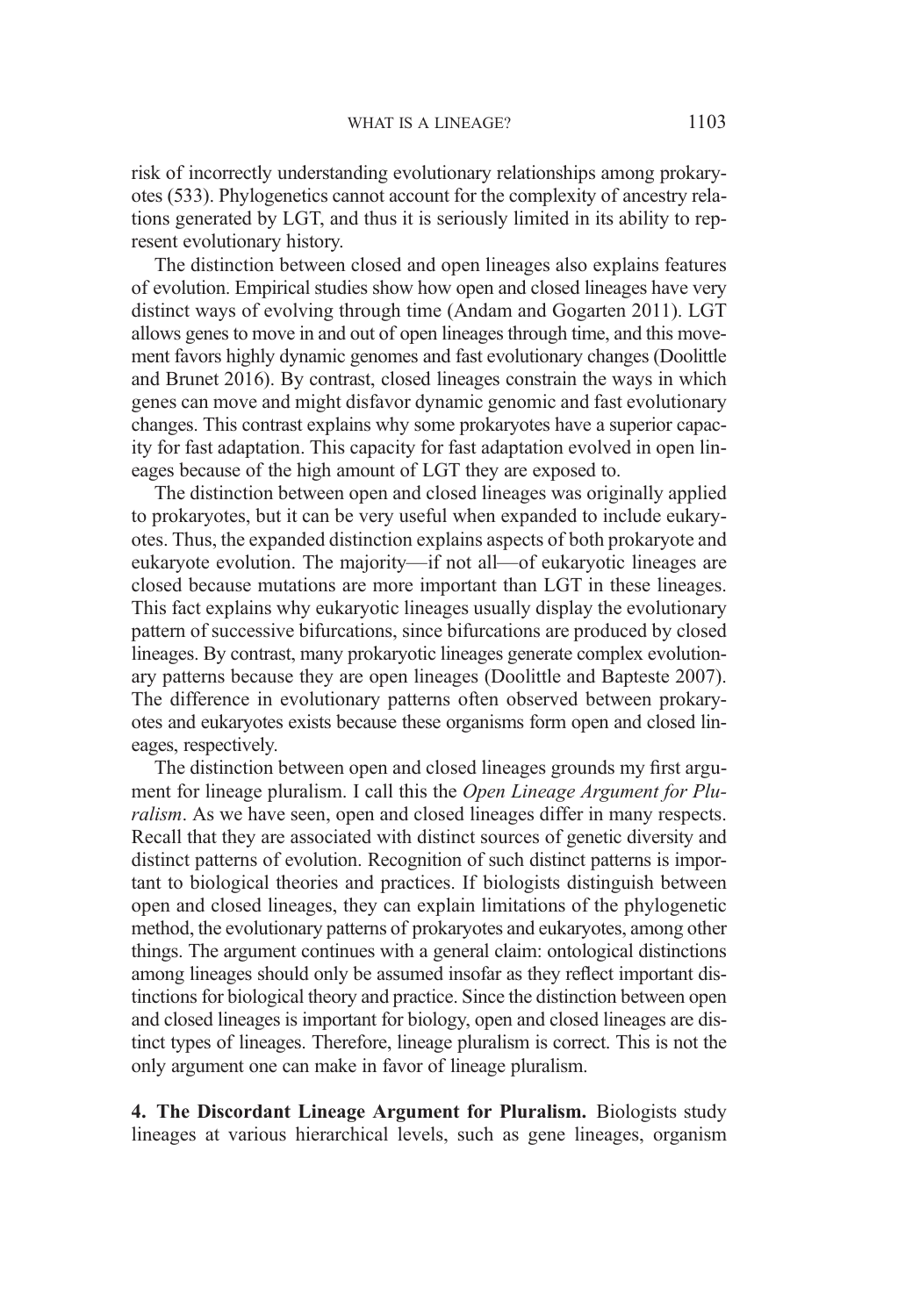lineages, and species lineages. Biologists also study how these lineages relate to one another and produce complex multilevel patterns (Maddison 1997). The basic assumption in these studies is that lineages are nested in one another. The idea of a biological hierarchy of levels assumes that genes are nested in cells, which are nested in organisms, which are nested in species, and so on. The consequence is that gene lineages are nested in cell lineages, which are nested in organism lineages, which are nested in species lineages (Haber 2012).

The nesting relationships among lineages ground the practice of phylogenetic reconstruction. These relationships suggest that lineages at various hierarchical levels will run in tandem or mirror one another to a certain extent. Every organism in a lineage will contain genes that derive from the ancestor organism in that same lineage. This means that gene and organism lineages should each have parallel histories, and, as a result, genes can be used as data to reconstruct the organism lineages. Likewise, genes and organisms can be used to reconstruct higher-level lineages, such as species lineages.

However, lineages at various levels often do not run in tandem (Avise and Robinson 2008). When this happens, biologists refer to these lineages as discordant. Consider the discordance between species and genes lineages. This happens when the genealogical sequence of genes is not parallel to the genealogical sequence of species, which contains those genes (Maddison 1997). The consequence is that closely related genes can appear in distantly related species and vice versa. This consequence poses a challenge for phylogenetic reconstruction because it complicates the inference from genes to species lineages. Since the genealogy of genes does not always matter, the inference from genes to species requires a careful analysis of which gene lineages count as evidence for species lineages.

Discordance is a central topic in phylogenetics. The more studies are conducted, the more prevalent discordance among lineages becomes. Discordance complicates phylogenetic inference, and biologists have developed new methods to address the issue (Degnan and Rosenberg 2006). Biologists want to understand and measure the causes of discordance, and they want to improve their inferential methods to generate reliable reconstructions of species lineages. By pursuing these goals, biologists focus on key differences among lineages existing at different levels. I describe some of these differences next. They will ground another argument for lineage pluralism.

'Gene lineage' usually refers to sequences of (homologous) copies of a DNA segment. Not every copy of a DNA segment is considered a relevant part of its lineage, but copies present in different organisms are. A gene lineage branches continuously, but it becomes a new gene lineage only when its DNA segment starts coding for a different allele. This change occurs either by mutation or recombination of the DNA. Because these factors happen constantly, new gene lineages constantly arise too. Still, gene lineages frequently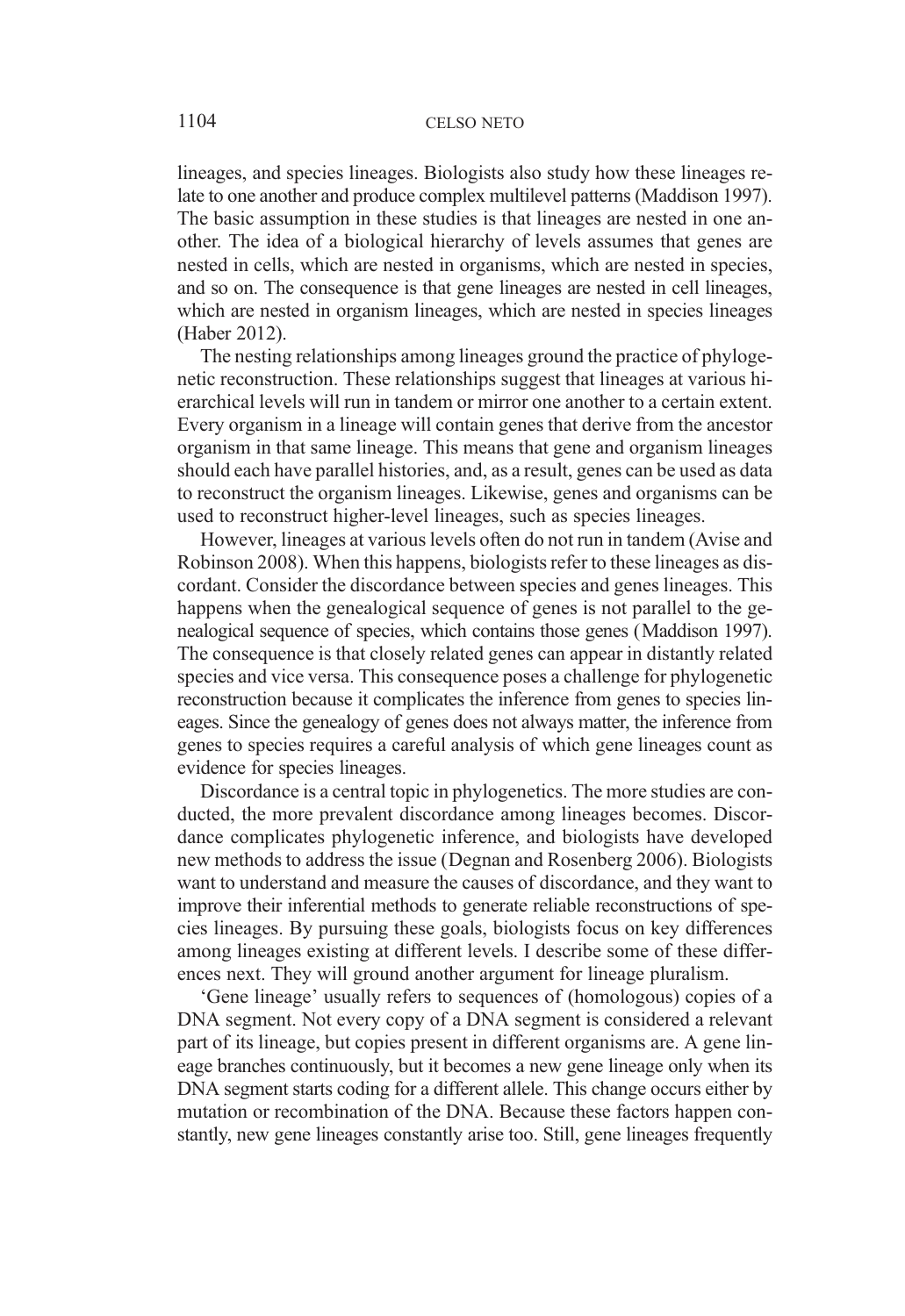go extinct by the failure of organisms reproducing or by the relevant allele not being passed on to offspring. This extinction of gene lineages over time is called lineage sorting (Baum and Smith 2013).

A central cause of discordance is incomplete lineage sorting. Incomplete lineage sorting occurs when a gene lineage persists as its species' lineage branches. This branching gives rise to two or more new species. Hence, some gene lineages will persist from an ancestral species in only one descendant species. In other words, while the species lineage branches, the gene lineage exists within one of its branches. In this sense, the study and conceptualization of incomplete lineage sorting depends on recognizing the difference in the persistence conditions between species and gene lineages. While a gene lineage persists as long as it copies a DNA segment, a species lineage persists as long as there is at least one descendant from the ancestor species. The persistence of gene lineage depends on the coding function of its members. In contrast, the persistence of a species lineage relies solely on its ancestry relations.

Discordance and its causes ground the second argument for lineage pluralism: the Discordant Lineage Argument for Pluralism. Recall that lineages exist at various levels of biological organization, and lineages at different levels are often discordant from one another. The argument claims that to study and conceptualize discordance and its causes (e.g., incomplete lineage sorting) it is necessary to distinguish key features of lineages at different levels. For example, lineages at different levels have different types of persistence conditions. Then, the argument continues with the claim that ontological distinctions among lineages should only be assumed insofar as they reflect important distinctions for biological theory and practice. Since the distinction between persistence conditions in gene and species lineages is central to the study and conceptualization of discordance and its causes, gene lineages and species lineages are two distinct types of lineages. Thus, lineage pluralism is correct. Now I will discuss a third argument for lineage pluralism.

5. The Developmental Lineage Argument for Pluralism. In the previous sections, I discussed notions of lineage in the contexts of evolutionary biology and phylogenetics. These contexts provide a basis for how many biologists and philosophers characterize lineages. Nevertheless, lineages also appear in other fields, such as developmental biology (Stent 1987; Fagan 2013). Historical evidence shows that lineages play an important role in developmental studies since the nineteenth century (Dröscher 2014). These studies provide an argument in support of lineage pluralism.

Developmental biology investigates the processes and phases that organisms undergo from birth to maturity (Gilbert 2000). In this context, biologists are particularly interested in lineages at the cellular level, and they use them to analyze cellular processes and phases. This analysis relies on the practice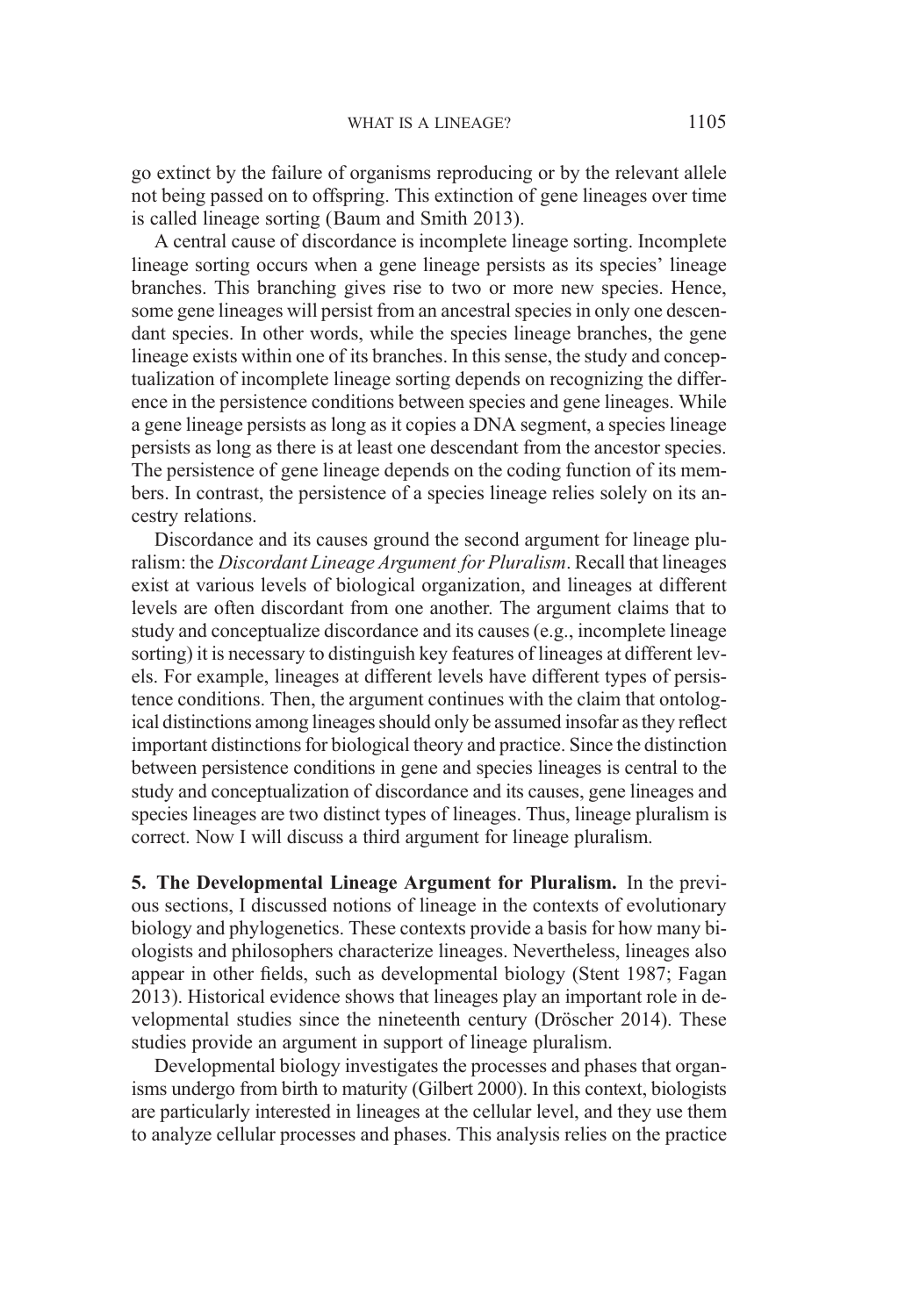of 'cell lineage tracing', which consists of keeping track of sequences of cell divisions (Kretzschmar and Watt 2012). Biologists employ biomarkers and other techniques to trace every cell division that shares a common cellular ancestor. The basic assumption of this practice is that cell division underlies development and thus gives us some information about how development occurs.

To better understand the role of cell lineage tracing in developmental biology, consider the following example. Cell lineage tracing is frequently used to describe the history of cellular changes from an undifferentiated cell (i.e., a stem cell) to a set of specialized descent cells in the mature organism. This is the case when biologists track the origin of adult epidermal cells in mammalian organisms (Jensen, Driskell, and Watt 2010). Epidermal cells are unable to divide and are continuously lost during the adult life. For this reason, they are continuously produced by stem cells. Cell lineage tracing helps biologists understand which groups of stem cells give rise to particular epidermal cell layers. It also helps understand the properties of particular groups of stem cells, such as their potentiality—the capacity for specialization. Therefore, cell lineage tracing is not simply a way to map cell divisions, but it is a way to study features of stem cells and how they determine development.

The practice of cell lineage tracing reveals a specific role for lineages in development, and this role differs from how lineages function in evolution and phylogenetics. Cell lineages track developmental phases because they track the cellular origin of particular tissues, organs, and so on. Furthermore, these lineages manifest the properties of the stem cells that initiate them (Fagan 2013). This role differs from how lineages are depicted by evolutionary biology because cell lineages are not necessarily units of evolution. In a developmental context, the role of these lineages is not to accumulate and manifest changes resulting from random mutation, selection, and other evolutionary processes. Instead, developmental biologists treat cell lineages as entities that follow certain predictable and robust sequences of changes leading to specialized adult cells.

Cell lineages in development are also very different from lineages in phylogenetics. When developmental biologists discuss cell lineages, they are interested in somatic cells (e.g., cells composing an organism's body). Phylogeneticists have little interest in these sorts of cells, as they do not play a role in the understanding of clades, species, or phylogenetic trees. Additionally, phylogeneticists and developmental biologists have different definitions of 'lineage'. Cell lineages in development are branching structures containing a common cellular ancestor and all its descents. This definition is equivalent to the notion of clades in phylogenetics but not to the notion of lineages. Phylogeneticists define clades as groups containing an ancestor and all its descents, but they define lineages as groups containing an ancestor and some but not all of its descents (de Queiroz 1999; Mishler 2010).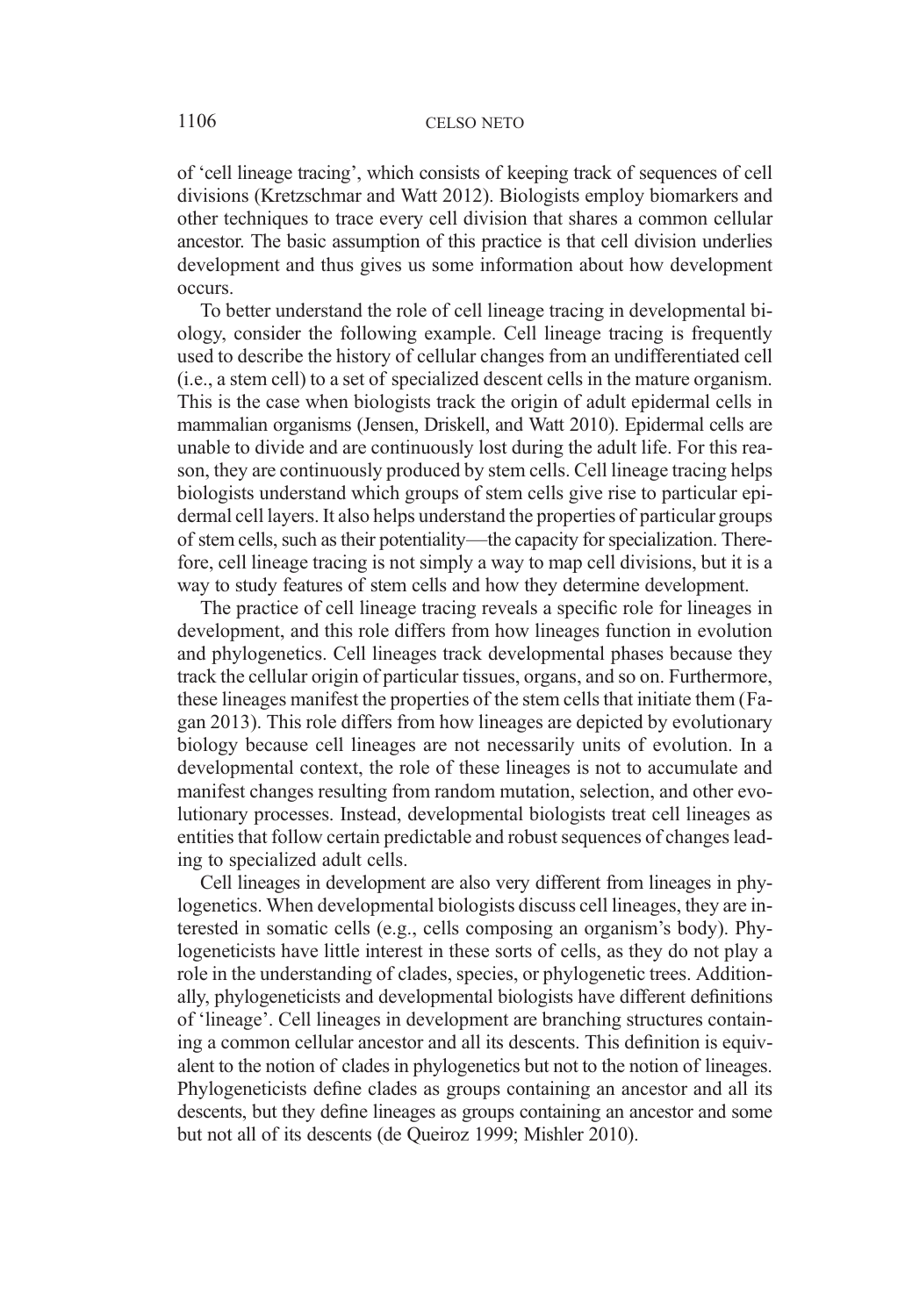This discussion of lineages in developmental biology is far from exhaustive. Nevertheless, it is sufficient to ground another argument in favor of lineage pluralism. I call this the Developmental Lineages Argument for Pluralism. We know that the roles and definitions of lineages in development biology are distinct from those in evolution and phylogenetics. Developmental lineages are sequences that track development, whereas lineages in evolutionary biology and phylogenetics are both units of evolution. This difference is important for biology theory and practice. For example, because evolutionists and phylogeneticists are interested in units of evolution, they rarely focus on somatic cell lineages. Contrastively, developmental biologists focus on somatic cell lineages because development happens in these cells. The difference between developmental lineages and lineages as units of evolution also explains why developmental biologists are not interested in mutations when doing cell lineage tracing. Mutations are important when understanding how lineages evolve, but they are not important when understanding how cell lineages contribute to development. Again, ontological distinctions among lineages should be assumed only insofar as they reflect important distinctions for biological theory and practice. Since the distinction between developmental lineages and lineages as units of evolution is important, the argument infers that developmental lineages are a distinct type of lineage. Therefore, lineage pluralism is correct.

6. Lineage Pluralism and Lineage Monism. My three arguments for lineage pluralism share two basic features. First, they are arguments for ontological, rather than epistemological, pluralism (Cartwright 1983). The conclusion of these arguments is about the world, rather than about the limits of human knowledge. Second, the arguments share the premise that ontological distinctions among lineages reflect important distinctions for biological theory and practice. Biologists rely on important distinctions when constructing theories, developing methodologies, organizing experiments, and so on. I submit that these distinctions reveal how biologists are committed to lineage pluralism.2 I have shown that biologists (i) distinguish between open and closed lineages, (ii) attribute different persistence conditions to gene and species lineages, and (iii) treat developmental lineages separately from lineages as units of evolution. Given the importance of these distinctions to biological theory and practice, biologists are ontologically committed to them and, thus, to lineage pluralism. Although there are three possible motivations for lineage monism, such motivations fail to capture those ontological commitments.

2. Given this strategy for inferring ontological claims, my three arguments resemble arguments in favor of taxonomic and species pluralism (Ereshefsky 1992; Dupre 1993; Reydon 2005).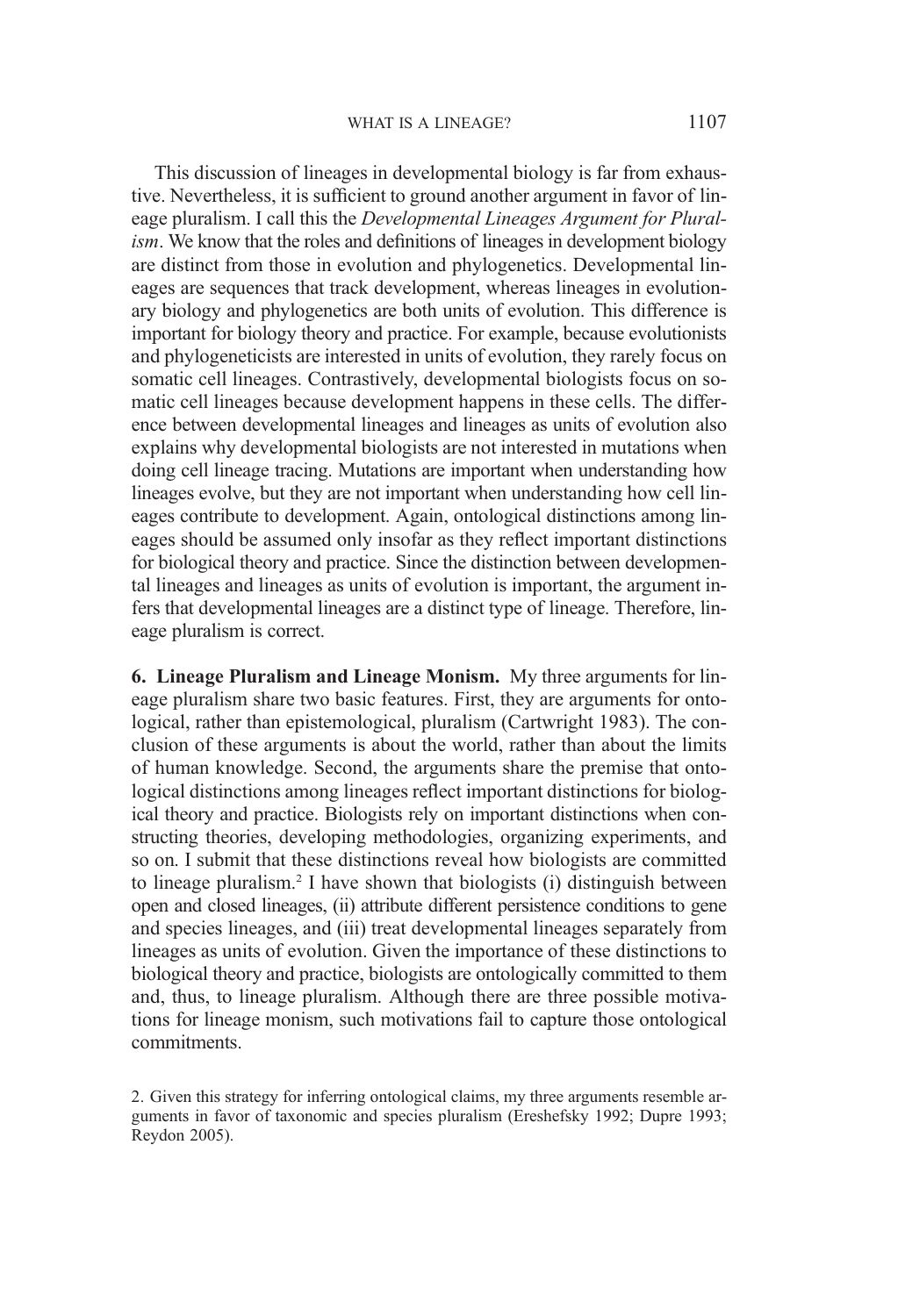#### 1108 CELSO NETO

One motivation for monism is the idea that there is a general notion of lineage (or sequences of ancestor-descent relationships) that is multiply realized. In some sense, the general notion is privileged over the varying sorts of lineages I have identified. This motivation is weak. It is not that a general definition of lineages is wrong; the problem is that the generality glosses over important distinctions found in both biological theory and practice. For example, the distinction between open and closed lineages is biologically relevant and explain facts about patterns of evolution, adaptation, and the limitations of phylogenetics. This distinction also explains why the evolutionary patterns of eukaryotes and prokaryotes are so different. If we adopt a general notion of lineage, we run the risk of overlooking those salient differences. Likewise, we run the risk of overlooking the fact that current phylogenetic methods are not adequate for capturing most of the prokaryotic evolution (Boucher and Bapteste 2009).

Another motivation for lineage monism is the idea that evolutionary history is one of clade formation, such that clades give rise to a tree-like structure representing evolutionary history. This motivation implies that there should be one unified notion of lineages and that lineages form clades. But there are good reasons to reject this motivation for lineage monism. First, if one accepts the distinction between open and closed lineages, then there is a possibility that many lineages (e.g., open lineages) do not even form clades. Second, as the argument from discordance shows, discordance and incomplete lineage sorting are important phenomena in biology and receive central attention in phylogenetics. If evolution often occurs through discordant lineages, one might have to reconsider many aspects of the evolutionary history. Evolutionary history creates much more complex patterns than branching lineages and clades. These complex evolutionary patterns undermine the idea of evolutionary history as merely a history of clade formation that gives rise to a tree-like structure (Doolittle and Bapteste 2007).

Finally, monism might be motivated by the idea that lineages have certain basic roles in biological theories and practices. When using the term 'lineage', evolutionary-minded biologists and philosophers might think that they all refer to the same type of entity, namely, units of evolution. However, not all biology is best conceived in light of evolution. Developmental biologists treat lineages as entities manifesting nonevolutionary changes in cells and the properties of an ancestor stem cell. Lineages do not play a singular role in biology. To privilege the role of lineages as units of evolution is an unjustified bias.

7. Conclusion. In this article, I provided three arguments for lineage pluralism. First, the open lineage argument for pluralism states that important explanations in biology rely on the distinction between open and closed lineages. This distinction identifies two types of lineages. Second, I formulated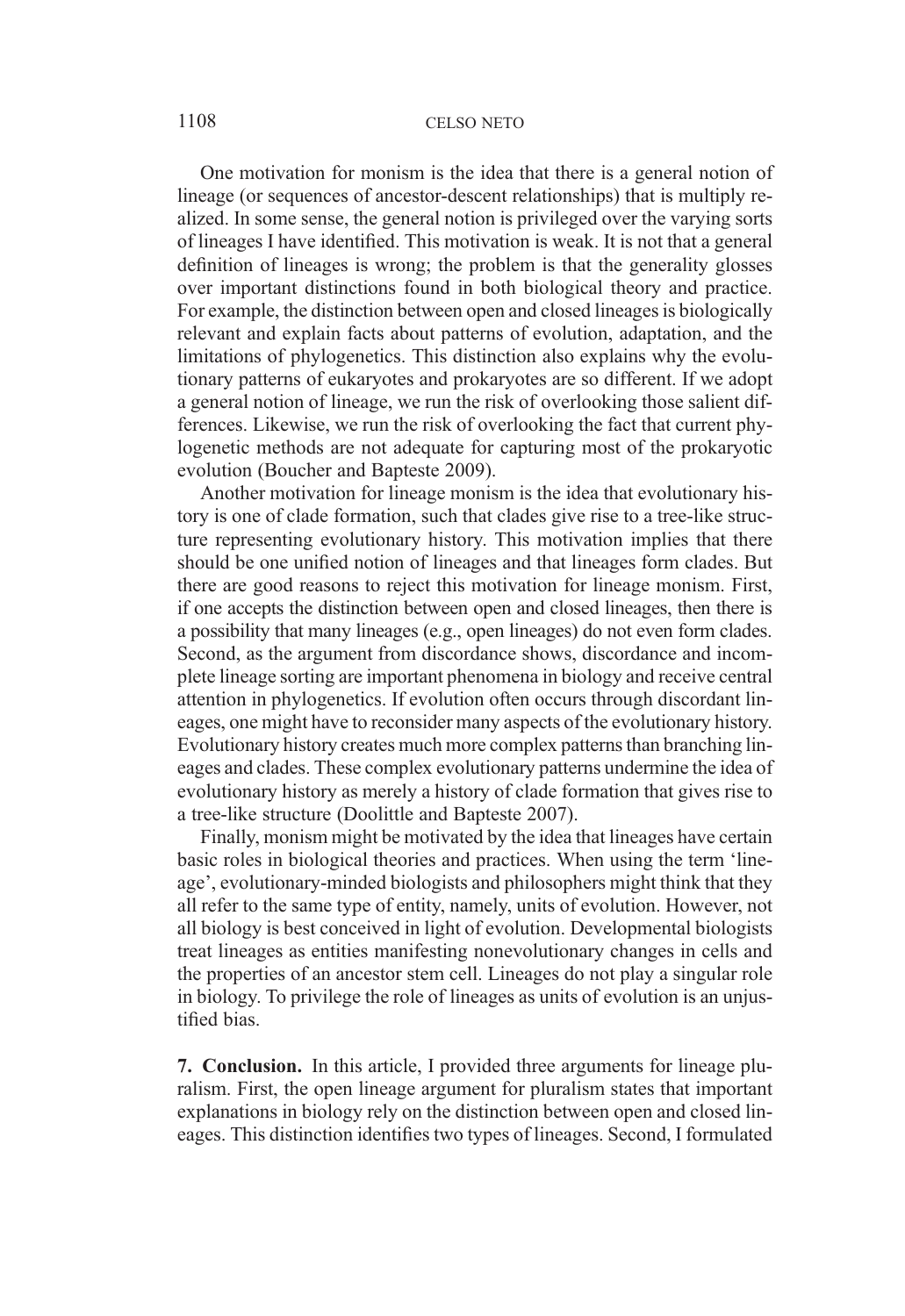the discordant lineage argument for pluralism. I discussed how distinguishing levels of lineages is necessary for studying discordance in phylogenetics. Key differences among gene and species lineages indicate that they are two separate types of lineage. Finally, I appealed to uses of 'lineage' in developmental biology and emphasized practices that rely on a nonevolutionary notion of lineage. Therefore, we should accept developmental lineages as separate from lineages as units of evolution. There is, then, no single answer to the question, "what is a lineage?" Rather lineage pluralism better captures the many different uses of 'lineage' in biology.

#### **REFERENCES**

- Andam, Cheryl P., and J. Peter Gogarten. 2011. "Biased Gene Transfer and Its Implications for the Concept of Lineage." Biology Direct 6:47.
- Avise, John C., and Terence J. Robinson. 2008. "Hemiplasy: A New Term in the Lexicon of Phylogenetics." Systematic Biology 57:503–7.
- Baum, David A., and Stacey D. Smith. 2013. Tree Thinking: An Introduction to Phylogenetic Biology. Greenwood Village, CO: Roberts.
- Booth, Austin. 2014. "Populations and Individuals in Heterokaryotic Fungi: A Multilevel Perspective." Philosophy of Science 81:612–32.
- Boucher, Yan, and Eric Bapteste. 2009. "Revisiting the Concept of Lineage in Prokaryotes: A Phylogenetic Perspective." Bioessays 31:526–36.

Cartwright, Nancy. 1983. How the Laws of Physics Lie. Oxford: Clarendon.

- Clarke, Ellen. 2013. "The Multiple Realizability of Biological Individuals." Journal of Philosophy 110:413–35.
- ———. 2016. "Levels of Selection in Biofilms: Multispecies Biofilms Are Not Evolutionary Individuals." Biology and Philosophy 31:191–212.
- Degnan, James H., and Noah A. Rosenberg. 2006. "Discordance of Species Trees with Their Most Likely Gene Trees." PLoS Genetics 2: e68.
- De Queiroz, Kevin. 1999. "The General Lineage Concept of Species and the Defining Properties of the Species." In Species: New Interdisciplinary Essays. Cambridge, MA: MIT Press.
- Doolittle, W. Ford, and Eric Bapteste. 2007. "Pattern Pluralism and the Tree of Life Hypothesis." Proceedings of the National Academy of Sciences 104:2043–49.
- Doolittle, W. Ford, and Tyler D. P. Brunet. 2016. "What Is the Tree of Life?" PLoS Genetics 12: e1005912.
- Doolittle, W. Ford, and Olga Zhaxybayeva. 2013. "What Is a Prokaryote?" In The Prokaryotes, 21– 37. Berlin: Springer.
- Dröscher, Ariane. 2014. "Images of Cell Trees, Cell Lines, and Cell Fates: The Legacy of Ernst Haeckel and August Weismann in Stem Cell Research." History and Philosophy of the Life Sciences 36:157–86.

Dupre, John. 1993. The Disorder of Things. Cambridge: Cambridge University Press.

Ereshefsky, Marc. 1992. "Eliminative Pluralism." Philosophy of Science 59:671–90.

-. 2001. The Poverty of the Linnaean Hierarchy: A Philosophical Study of Biological Taxonomy. Cambridge: Cambridge University Press.

- Fagan, Melinda. 2013. Philosophy of Stem Cell Biology: Knowledge in Flesh and Blood. Basingstoke: Palgrave Macmillan.
- Gilbert, Scott F. 2000. Developmental Biology. Sunderland, MA: Sinauer.
- Godfrey-Smith, Peter. 2009. Darwinian Populations and Natural Selection. Oxford: Oxford University Press.

-. 2011. "Darwinian Individuals." in From Groups to Individuals: Evolution and Emerging Individuality. Oxford: Oxford University Press.

Haber, Matthew. 2012. "Multilevel Lineages and Multidimensional Trees: The Levels of Lineage and Phylogeny Reconstruction." Philosophy of Science 79:609–23.